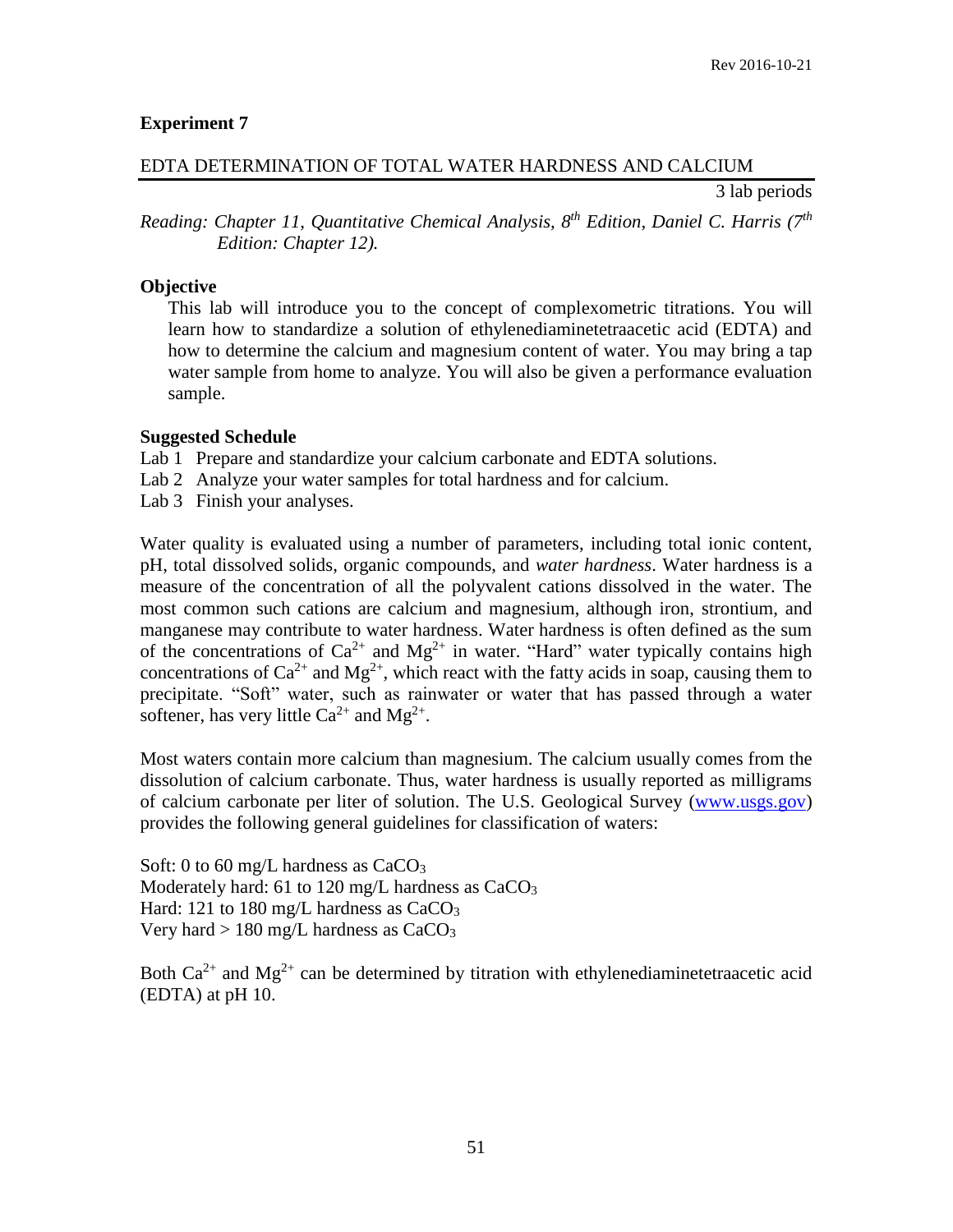$$
\textrm{HOOC-CH}_{2}\underbrace{\textrm{NCH}_{2}\textrm{-CH}_{2}N}_{CH_{2}\textrm{-CCH}_{2}\textrm{-COOH}}\underbrace{\textrm{CH}_{2}\textrm{-COOH}}_{CH_{2}\textrm{-COOH}}
$$

Ethylenediaminetetraacetic Acid (EDTA, or H4Y)

The EDTA molecule can be represented as  $H_4Y$ , where the four acidic hydrogen atoms are those at the "ends" of the molecule. Approximately half of the EDTA dissolved at pH 10 is in the form of  $HY^{3-}$  and half is in the form of  $Y^{4-}$ . The complexation reaction of EDTA with either  $Ca^{2+}$  or  $Mg^{2+}$  can therefore be represented in either of the following ways, where  $M^{2+}$  represents the metal ion:

$$
M^{2+} + HY^{3-} \equiv MY^{2-} + H^{+}
$$
  

$$
M^{2+} + Y^{4-} \equiv MY^{2-}
$$

Standard EDTA solutions can be prepared directly from either disodium EDTA  $(Na_2H_2Y)$  or disodium EDTA dihydrate  $((Na_2H_2Y•2H_20).$ 

The endpoints of EDTA titrations of  $Ca^{2+}$  and  $Mg^{2+}$  can be located with the metallochromic indicator, Calmagite. This indicator forms a red complex with either  $Ca^{2+}$ or Mg<sup>2+</sup>. The uncomplexed indicator can exist in the ionic forms  $H_2In^-$ ,  $HIn^{2-}$ , and  $In^{3-}$ (red, blue, and orange, respectively). At a pH in the range 8.1 - 12.4, the blue  $\text{HIn}^{2-}$  form predominates; this form is in equilibrium with the red MIn<sup>-</sup> form when the metal  $M^{2+}$  is present:

$$
M^{2+} + HIn^{2-} \equiv MIn^- + H^+
$$
  
(blue) (red)

Before the endpoint of the titration, the solution is red because of the excess metal ion. As the EDTA titrant complexes more and more metal, the above equilibrium shifts to the left. At the endpoint, the solution turns blue. The formation constants for the Calmagitemagnesium and Calmagite calcium complexes are:

| Calmagite-magnesium complex | $log K_f = 5.69$ |
|-----------------------------|------------------|
| Calmagite-calcium complex   | $log K_f = 3.67$ |

EDTA forms a more stable complex with calcium (log  $K_f = 10.65$ ) than with magnesium (log  $K_f = 8.79$ ). Thus, in solutions (such as natural water samples) that contain both metals, EDTA reacts first with  $Ca^{2+}$ , and, when all the  $Ca^{2+}$  ions have been complexed, with  $Mg^{2+}$ . When all the free  $Mg^{2+}$  has been complexed by EDTA, the remaining free (uncomplexed) EDTA displaces the Calmagite from the red MgIn– complex. At the endpoint, just enough EDTA has been added to displace all the Calmagite and the solution turns blue because of the presence of  $\text{HIn}^{2-}$  in solution.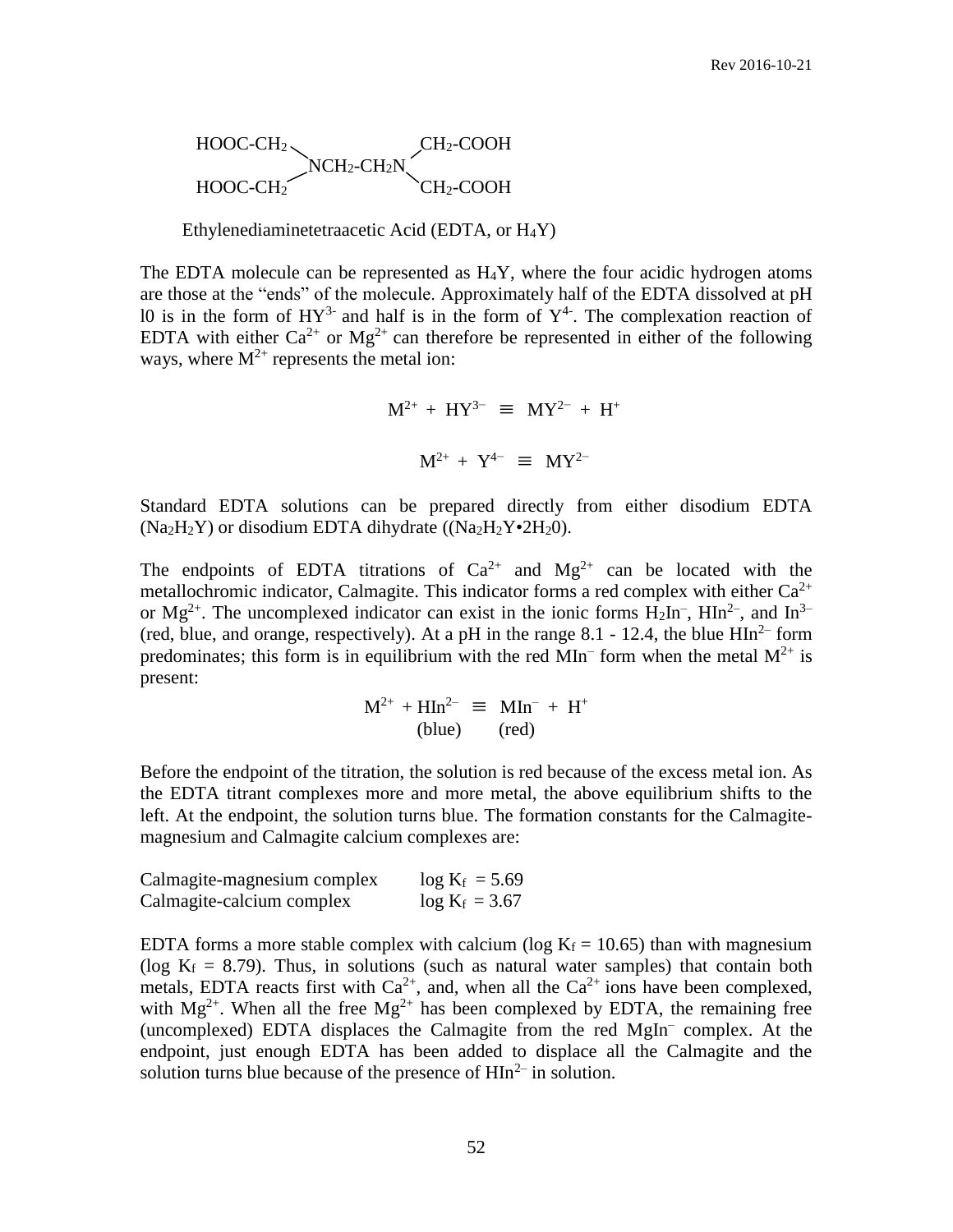In an EDTA titration of natural water samples, the two metals are determined together. To determine the concentration of each metal separately, we need to do an additional measurement that is selective for one of the two metals. This can be done by raising the pH to 12, which precipitates the magnesium as its hydroxide:

$$
Mg^{2+} + 2OH^- \equiv Mg(OH)_2 (s)
$$
 pK<sub>sp</sub> = 9.2

The solid  $Mg(OH)_2$  is not titrated, but the  $Ca^{2+}$ , which remains in solution, is. To perform this titration, Calcon, aka Eriochrome Blue Black R, is used as the indicator. Calcon retains color better at pH 12 than does Calmagite. The endpoint is less precise, however, so your estimate of  $Ca^{2+}$  in the water will not be as reliable as your estimate of the total  $Mg^{2+}$  and  $Ca^{2+}$  present.

The results of the first titration give the total moles of  $Mg^{2+}$  and  $Ca^{2+}$  in the sample. The second titration gives the moles of  $Ca^{2+}$  present in the sample. Obviously, the difference between the two results is the moles of  $Mg^{2+}$  present in the sample.

### *Prelaboratory Assignment*

*A 100.00-mL water sample was adjusted to pH 10 and titrated to the calmagite endpoint with 10.87 mL of 0.0125 M EDTA solution. Then the pH of another 100.00-mL water sample was adjusted to pH 12 and titrated with EDTA to the calcon endpoint. In this second titration, 2.63 mL of titrant was required. Calculate the concentration of Mg2+* and  $Ca^{2+}$  in the water. Express your answers in mg/L of  $CaCO<sub>3</sub>$  and  $MgCO<sub>3</sub>$ , *respectively.*

# **Apparatus**

- 250- and 500-mL volumetric flasks
- 50 mL buret
- 3 to 4 250-mL Erlenmeyer flasks
- 10-mL graduated cylinder
- 25- or 50-mL volumetric pipet
- Weighing bottle
- 250-mL plastic bottle
- $\bullet$  1 L plastic bottle
- One or more types of pH indicator paper: need indicator paper that can be used to indicate pH 2, pH 7, pH 10, and pH 12
- Beakers of various sizes.
- Droppers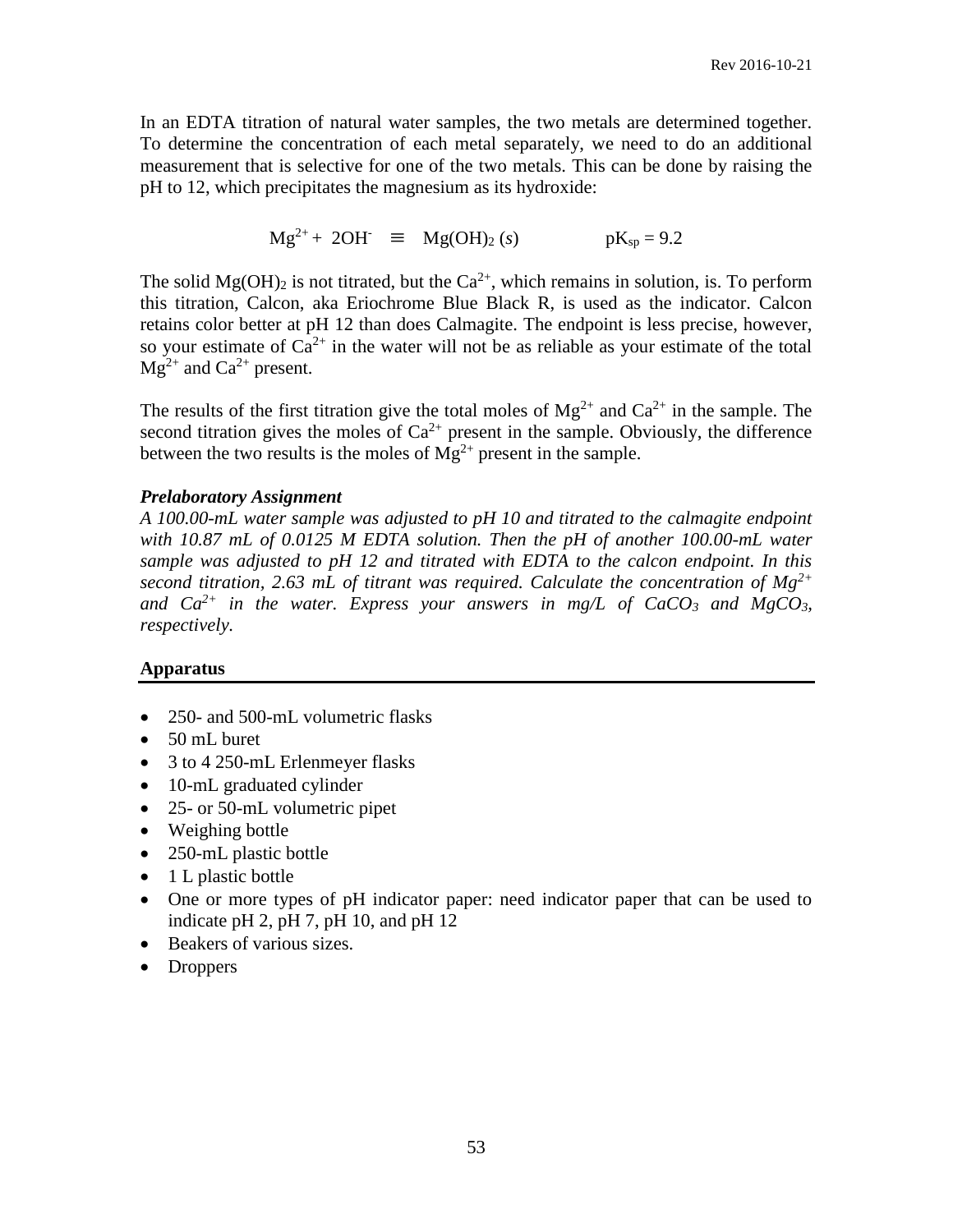# **Chemicals**

- A sample of water from your home, or another source  $(\sim 1 \text{ L})$ .
- pH 10 ammonia/ammonium chloride buffer *(may be prepared by Lab Services)* Dissolve 16.9 g NH4Cl in 143 mL of ammonium hydroxide solution containing at least 28% wt/wt NH3. Add 1.25 g magnesium salt of EDTA. Dilute to 250 mL with DI water. Prepare this solution in the hood.
- The following indicator solutions will be prepared for you:

Calmagite solution (0.1 g dissolved in 100 mL of water). **This indicator must be prepared fresh, as the quality rapidly deteriorates (within one day).**

Calcon (Eriochrome Blue Black R) solution (0.2 g dissolved in 50 mL of methanol). **This indicator must be prepared fresh for this lab.**

- Disodium salt of EDTA or disodium EDTA dihydrate
- Calcium carbonate primary standard  $(CaCO<sub>3</sub>)$
- Sodium hydroxide solution, 3 M. Prepare from a 50% wt/wt NaOH solution.
- Sodium sulfide solution (5% wt /vol) in water *(freshly prepared by Lab Services)*. This step helps alleviate Fe interference.
- Concentrated HCl
- HCl solution (3 M). Prepare from concentrated (12 M) HCl solution.
- Ice is useful to help cool your solutions after boiling.

### **Procedure**

#### **A Preparing a standard EDTA solution**

1. *Preparing the calcium carbonate primary standard.*

Obtain  $\sim$  0.1 1.0 g of calcium carbonate standard and dry at 110<sup>o</sup>C for  $\sim$ 1 hr, or to constant weight. While you are waiting for it to dry, prepare your EDTA solution, as in step 2. Once the calcium carbonate standard has dried and cooled, weigh 0.3 to 0.4 g (to the nearest 0.1 mg) by difference into a clean, dry, short-stemmed funnel set in the mouth of a 500 ml volumetric flask. Tap the funnel gently to force the  $CaCO<sub>3</sub>$  into the flask. Wash any remaining  $CaCO<sub>3</sub>$  into the flask using DI water. With the funnel in place, add a small amount  $(< 2 \text{ mL})$  of concentrated HCl to the flask, washing any remaining CaCO<sub>3</sub> into the flask with the HCl (Do this in the hood). Rinse the funnel thoroughly with DI water and remove it from the flask. Swirl the flask until all the CaCO<sup>3</sup> has dissolved. Dilute to the mark with DI water. Note: you are making a lot of solution. You may wish to share this with others in your class.

*2.* Preparing your EDTA solution.

You will be using either the disodium salt of EDTA or disodium EDTA dihydrate (M.W. 372.24 g/mol). Weigh  $\sim$  0.9 g of EDTA. Transfer this into a 250 mL volumetric flask (or Erlenmeyer flask, as you are going to standardize this solution) and fill the flask ~halfway with DI water. Add 3-4 mL of the 3 M NaOH solution and swirl to dissolve. This process might take  $\sim$ 15 minutes. You may warm the solution gently to help the process along. Once the EDTA has dissolved, dilute to the mark with DI water and mix thoroughly. Store in a 250 mL plastic bottle. Keep solution capped when not in use.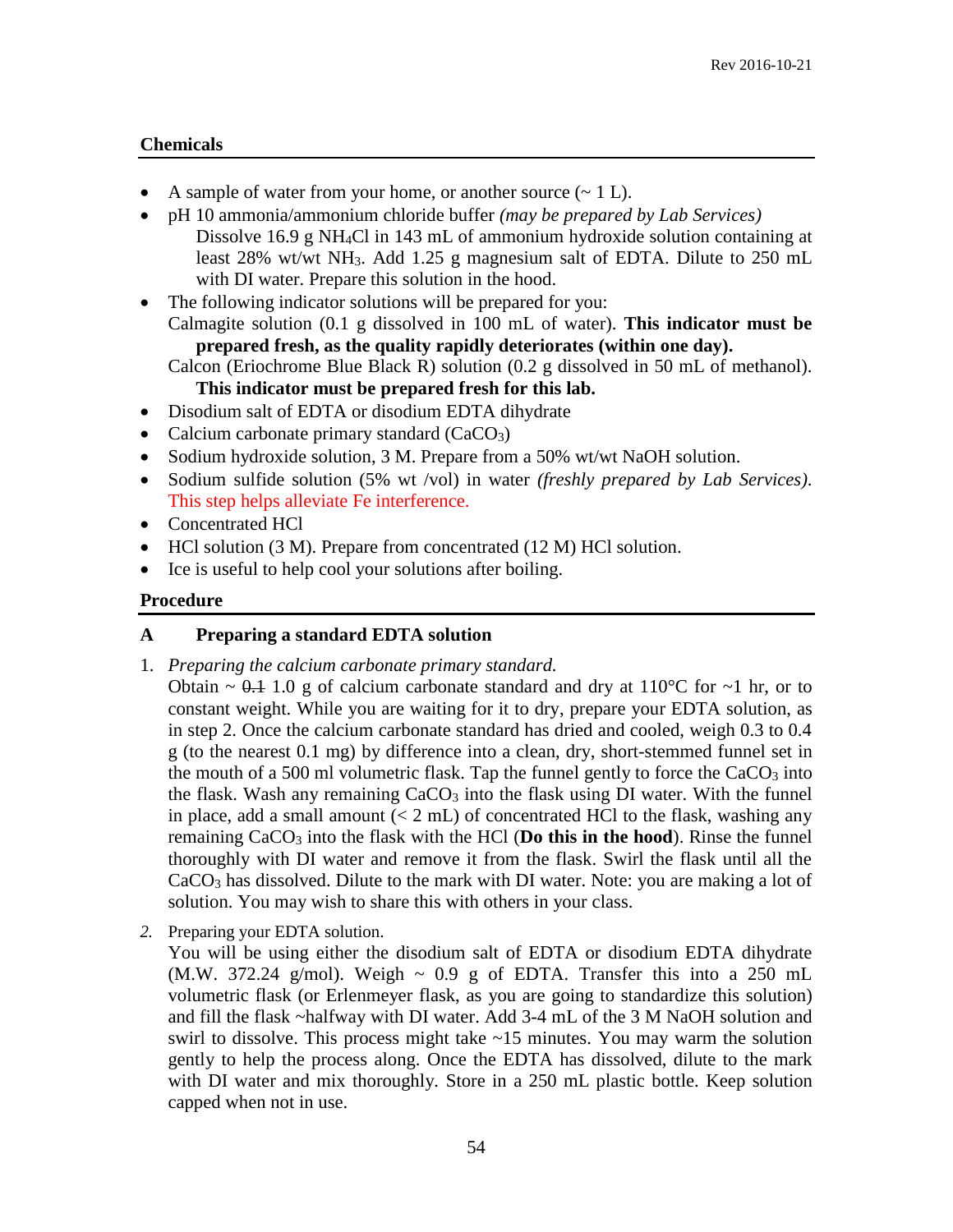- 3. *Standardizing your EDTA solution*
	- a. Pipet 25.00 mL of your CaCO<sub>3</sub> standard solution into each of three 250 mL Erlenmeyer flasks. Add  $\sim$ 1 ml of buffer solution using a 10 mL graduated cylinder. The pH of your solution should be  $\sim$ 10 after the addition of buffer. Add  $\sim$ 2-3 drops of calmagite indicator solution. Titrate the solution until the last trace of red color disappears upon addition of just a fraction of a drop of EDTA. The final color change should be from a violet color to a pale blue. The change should be fairly sharp. If it is not, it could mean that the indicator is old. Record each endpoint volume to the nearest 0.01 mL.
	- b. Prepare a sample for a blank titration as follows:

Pipet a 25.00 mL sample of DI water into a clean 250 mL Erlenmeyer flask. Add  $\sim$  1-2 mL of the buffer. Add a few drops of calmagite indicator solution. If the solution turns blue, there is no measureable magnesium or calcium in the solution and you will not have a blank correction. If the solution stays red or violet, titrate with the EDTA solution until there is no trace of red or violet in your solution.

*The color change on reaching the endpoint is very subtle. Ask the TA to help you determine if you are near your endpoint. One thing that might help is to carry your solution over to the window and look at it in natural light. The fluorescent lights may make the solution have a pinkish tinge to your eye, even at the endpoint. Also, try to reach the same color for each titration of your standards and unknowns. The consistency of your technique will improve the precision of your measurements.*

### **B Performance Evaluation**

- 1. You will have a performance evaluation sample given to you by your TA or by Lab Services. This sample will have a total volume of 300 mL and should be well shaken. **If you take more than 300 mL your lab grade will be decreased by 50%.**
- 2. Use a volumetric pipet (either 2 x 50.00 mL or 4 x 25.00 mL) to place 100.00 mL of your water sample in each of three 250-mL Erlenmeyer flasks. Add 5 - 10 drops of 3 M hydrochloric acid to each flask, or until the pH is  $\sim$ 2 (test using indicator paper), and gently boil the solution for about 5 min. Dissolved carbon dioxide is removed from the solutions during the boiling. The acid is added to convert dissolved carbonate to carbon dioxide. Also prepare a solution for a blank titration.
- 3. Cool each solution to near room temperature. Use ice to speed things up. Add 3 M sodium hydroxide solution dropwise to each flask until the pH is  $\sim$ 7 (use indicator paper to test the pH). This may take anywhere from 5-15 drops of 3 M NaOH solution. The hydrochloric acid which was added in step 2 is neutralized in this step.
- 4. Add 1 or 2 mL of pH 10 buffer and about 2-3 drops of calmagite indicator. The pH should be  $\sim$ 10. Use indicator paper to check the pH. The solutions should themselves be red in color.
- 5. Fill a 50-mL buret with the standardized EDTA solution and use the solution to titrate each water sample to the endpoint. At the endpoint the titration solution changes from red to blue. Record each endpoint volume to the nearest 0.01 mL.
- 6. Carry out a blank titration. Proceed as in steps 2 6, but using 100 mL of DI water as a sample.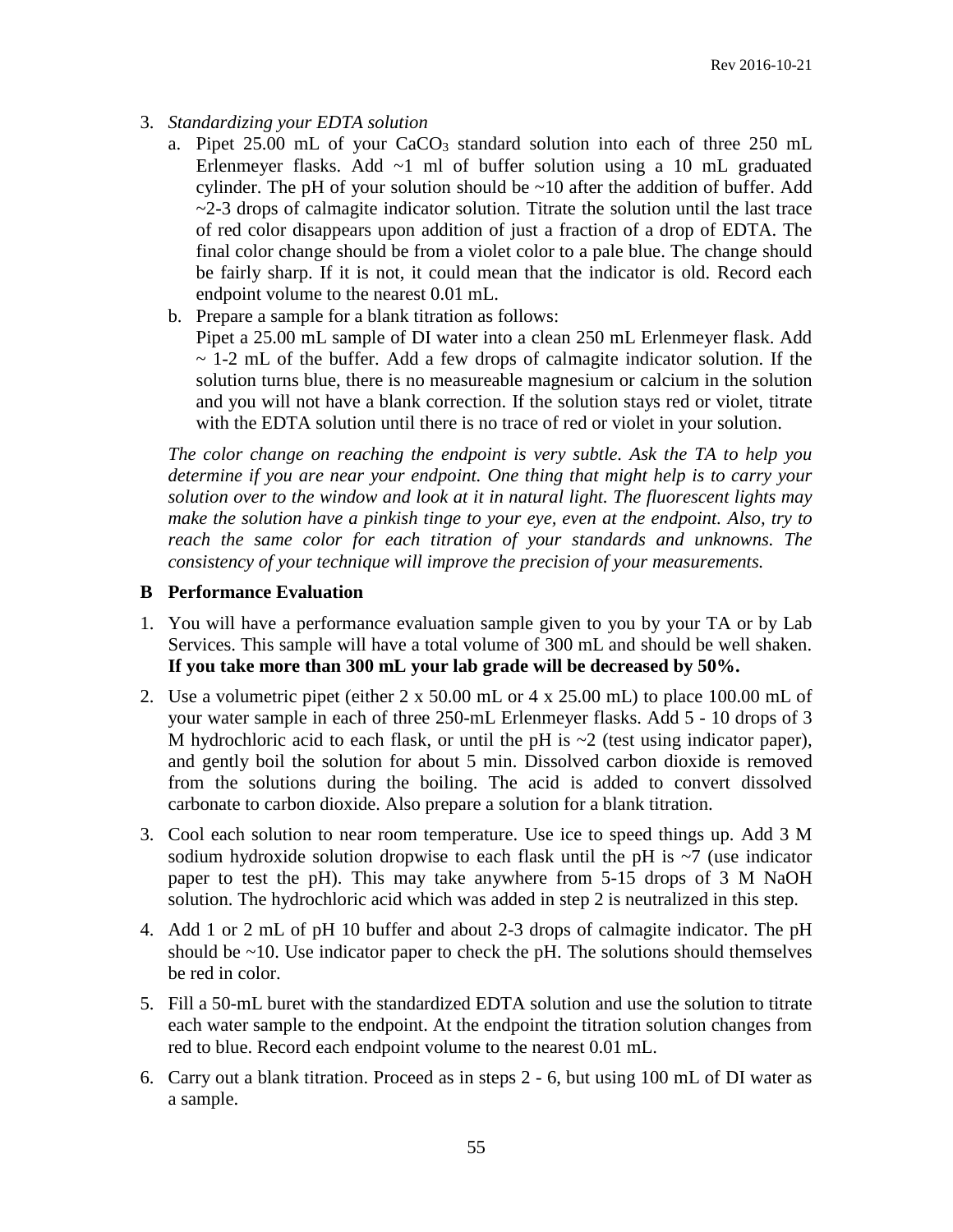# **Calculations (use report form provided)**

1. Using your data from Part A, calculate the molarity of  $Ca^{2+}$  for each replicate of the performance evaluation sample. Find the average molarity and the standard deviation for each sample.

# **Questions**

Find the latest City of Moscow Annual Water Quality Report (https://www.ci.moscow.id.us/pub\_works/water/WaterQuality2010.pdf) to help you answer the following questions:

- 1) Describe the source of your water sample. Use the USGS classification system to describe the hardness of your water sample. Where does Moscow's drinking water come from? Based on the source of the water, explain the presence of the magnesium and calcium ions in the water. If your sample is not Moscow tap water, then explain the source of the hardness you determined in that water sample.
- 2) What is a maximum contaminant level (MCL)? What is a maximum contaminant level goal (MCLG)? What is an action level (AL)? Did any of the regulated substances monitored by the City of Moscow exceed the MCL?